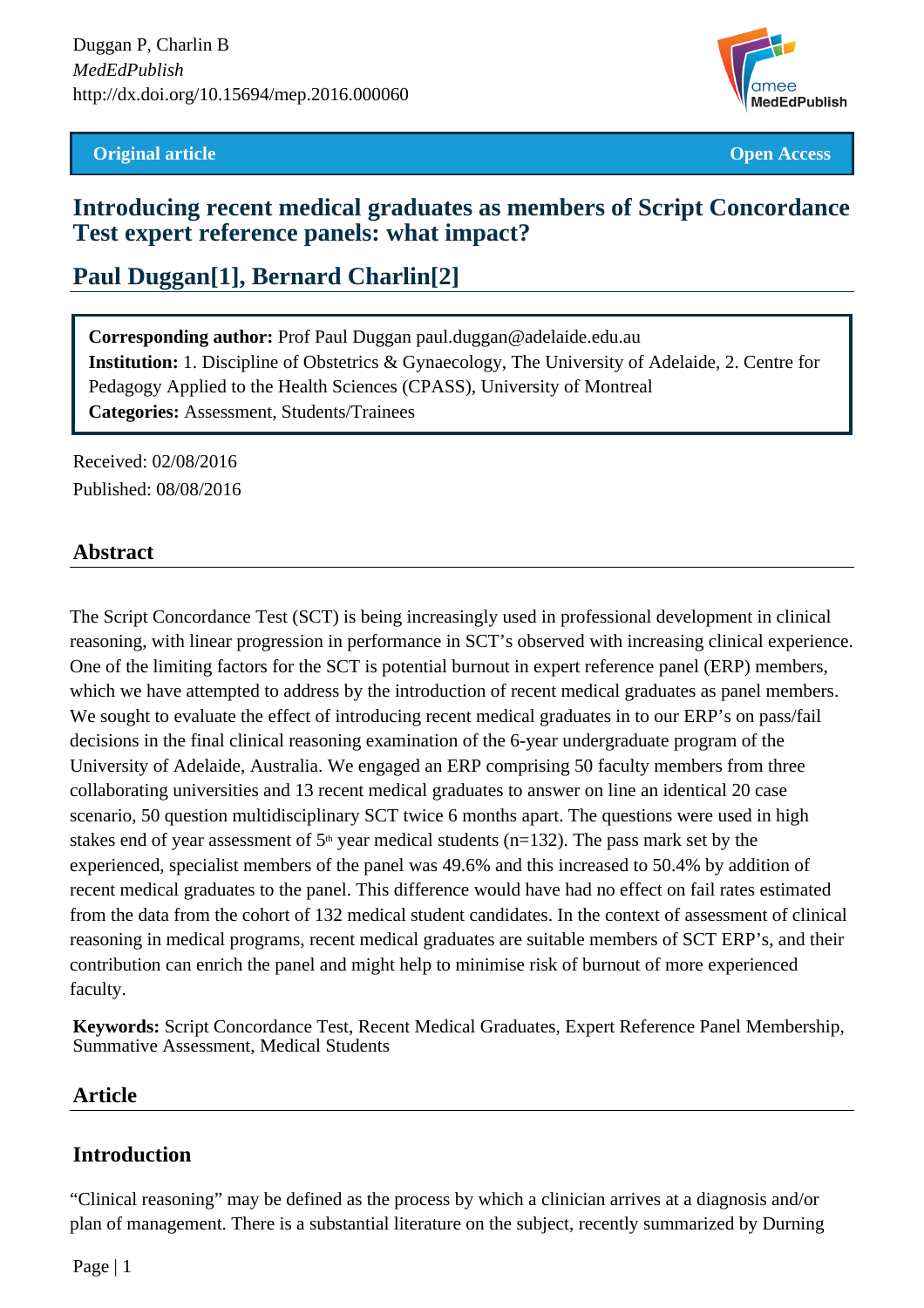

and colleagues (2013). Developing the clinical reasoning abilities of medical students is a key function in medical education and, perhaps in recognition of the importance of diagnostic errors, (Saber Tehrani et al 2013) tests of clinical reasoning are becoming increasingly important. To assess clinical reasoning, Charlin developed the Script Concordance Test (SCT) - a written assessment based on Script Theory, which hypothesises how physicians progressively acquire knowledge adapted to their clinical tasks. (Charlin et al 2000a, Charlin et al 2000b) The SCT utilises clinical scenarios designed to measure data interpretation under conditions of uncertainty, which is germane considering that uncertainty in medical diagnosis and treatment is a common state in clinical practice. (Beresford 1991) The SCT is unique in that members of expert reference panels sit the test in advance of its deployment and that answer keys from those data are used to calculate the subsequent test scores of candidates.

The SCT has been used in assessment in a wide range of clinical disciplines. (Brailovsky et al 2001, Brazeau-Lamontagne et al 2004, Lambert et al 2009, Lubarsky et al 2009, Meterissian et al 2006, Park et al 2010) Tests have been shown to be statistically reliable and have showed construct validity. (Lubarsky et al 2011) The SCT is increasingly being used in continuing professional development in medicine. (Ahmadi et al 2014) (Hornos et al 2013)

A few studies have described the use of the SCT to assess reasoning among medical students in specific domains. (Collard et al 2009, Duggan 2007, Duggan and Charlin 2012, Monnier et al 2011, Duggan et al 2016)

Since 2008 the undergraduate medical program of the University of Adelaide has used the SCT as a summative test of clinical reasoning in its end of year written assessments. (Duggan and Charlin 2012) This multidisciplinary assessment, comprising questions from our six core clinical disciplines, has required up to 180 items. Our experience is that about twice that number of items must be submitted to and answered by our expert reference panel to obtain sufficient good quality questions with an appropriate range of preferred Likert responses, necessary to minimise benefit to candidates from the practice of strategic answering, i.e. strategic selection of the less extreme descriptors from the range or Likert responses. (Duggan and Charlin 2012) Gagnon et al (2005) report that for optimal reliability up to 20 members of the SCT expert reference panel are recommended. We have found it difficult to recruit and train that number of expert panelists across all clinical disciplines and have had to develop strategies to avoid burnout in our experienced, volunteer members of expert reference panels. In undergraduate education, this burden tends to fall disproportionately on colleagues in General Practice, who are the most versatile and thus most called-upon members of our ERP's. Strategies to avoid expert burnout have included sharing work with sister universities, replacing single discipline panels with multidisciplinary panels, and engaging recent medical graduates as members of ERP's, which is the focus of this research. Lubarsky et al (2011) note that in SCT's in the postgraduate domain there is statistically linear progression of scores with clinical experience. However, for an undergraduate medical program it is uncertain if the addition of recent medical graduates to expert reference panels would have an effect on the outcome and in particular the crucial pass/fail cut point for SCT's used in summative assessment. We report here our experience with this approach. The research questions were: 1) Would an expert reference panel comprising recent medical graduates lower the standard required for demonstration of competence in an undergraduate multidisciplinary SCT? 2) Is the performance of our multi-disciplinary expert reference panel, including our recent medical graduates, stable over time?

## **Methods**

Structure, production and scoring of the SCT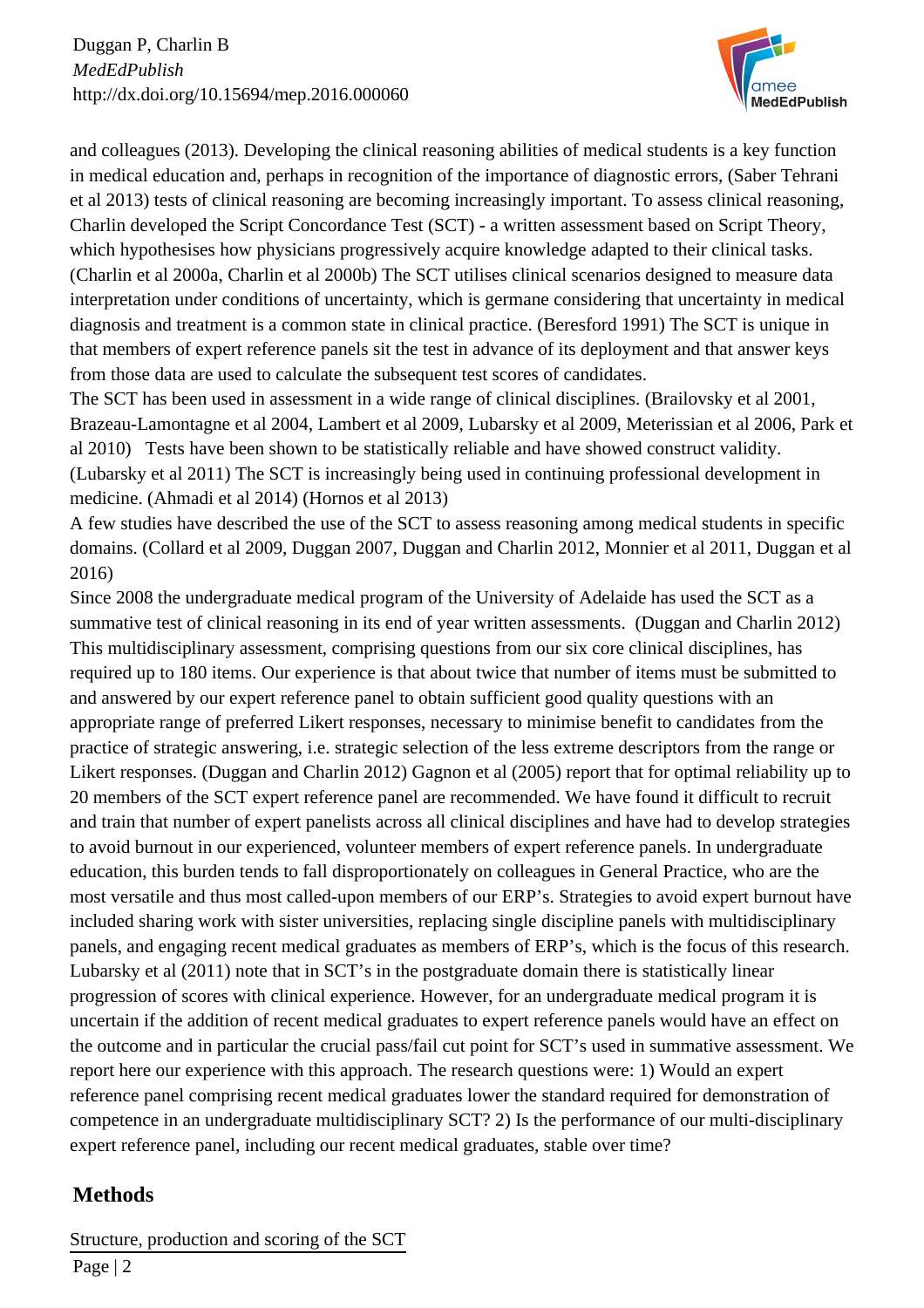

The SCT format is shown in Figure 1. This provides a clinical scenario, a hypothesis or plan of action based on the scenario, and some additional information that may or may not have an effect on the hypothesis or plan. Each scenario is followed by a number of questions. For each question, the participant selects the single best Likert response that describes the effect of the additional information that has been given. In contrast to many conventional forms of written testing (e.g. multiple choice questions), there is no single correct answer; several responses to each question may be considered acceptable. Credit is assigned to each response based on the proportion of experts on the reference panel choosing that response. A maximal score of 1 is given for the response chosen by most of the experts (i.e., the modal response). Other responses are given partial credit in proportion to the number of experts choosing them. (Lubarsky et al 2013)

Figure 1: an example of a SCT vignette with two questions.

The information in each question stands alone – i.e. when considering the answer to Q1 there is no oxygen saturation result available and for Q2 there is no chest X-ray result available.

**You are called to a hospital ward to evaluate a 74-year-old woman three days following vaginal hysterectomy and anterior repair for prolapse. She is complaining of a sore leg and now feels short of breath whilst sitting in a chair.**

|    | If you are considering<br>the following<br>investigation                           | and then you find                                            | you would then<br>consider the proposed<br>investigation to be                                                                                  |
|----|------------------------------------------------------------------------------------|--------------------------------------------------------------|-------------------------------------------------------------------------------------------------------------------------------------------------|
| Q1 | A ventilation-perfusion  Her chest X-ray<br>scan to rule out<br>pulmonary embolism | demonstrates areas of<br>collapse                            | • much less useful<br>· slightly less useful<br>• neither less nor<br>more useful<br>• slightly more<br>useful<br>• much more useful            |
| Q2 | An arterial blood gas                                                              | Her oxygen saturation<br>whilst breathing room<br>air is 96% | • much less useful<br>· slightly less useful<br>neither less nor<br>$\bullet$<br>more useful<br>• slightly more<br>useful<br>• much more useful |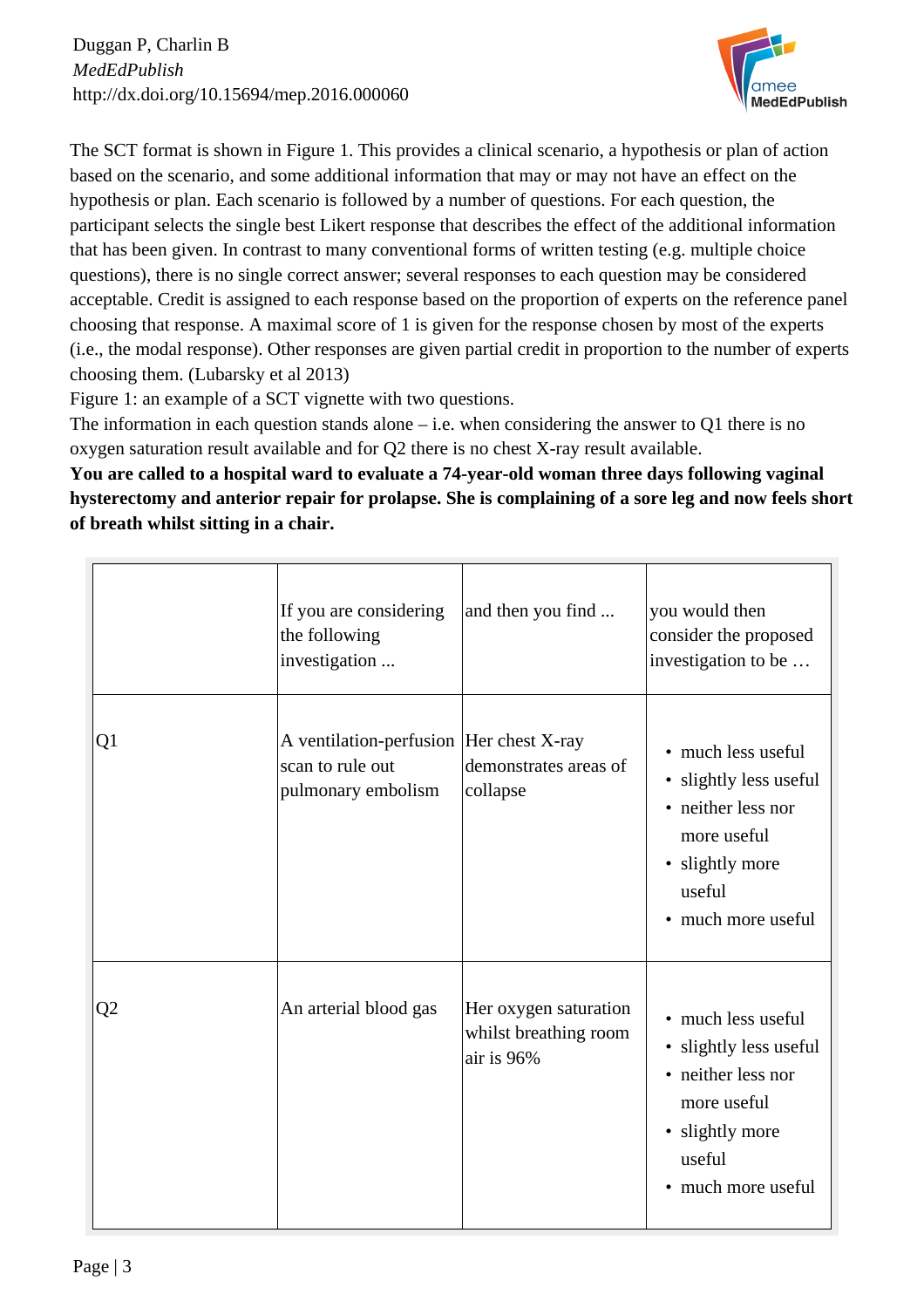Duggan P, Charlin B *MedEdPublish* http://dx.doi.org/10.15694/mep.2016.000060



#### Development and selection of SCT questions

The questions were developed by teaching faculty in the University of Adelaide for deployment in end of year summative assessments in the final examination of the medical program held at the end of Year 5 of the 6-year undergraduate program. We use up to 180 questions in this type of assessment. A subgroup of 50 questions based on 20 case scenarios was selected for this research. Twelve questions were diagnostic, 7 questions on investigation, and 31 questions on management. The 50 questions were chosen to reflect a representative range of conditions from our assessment blueprint (see table 1). The number 50 was selected as a reasonable optimal number for our volunteer panel members to sit twice, with each session expected to take up to 1 hour to complete.

Table 1: Outline of the 20 clinical cases used in the 50-question Script Concordance Test. In this research, between 2-4 questions were provided per clinical case.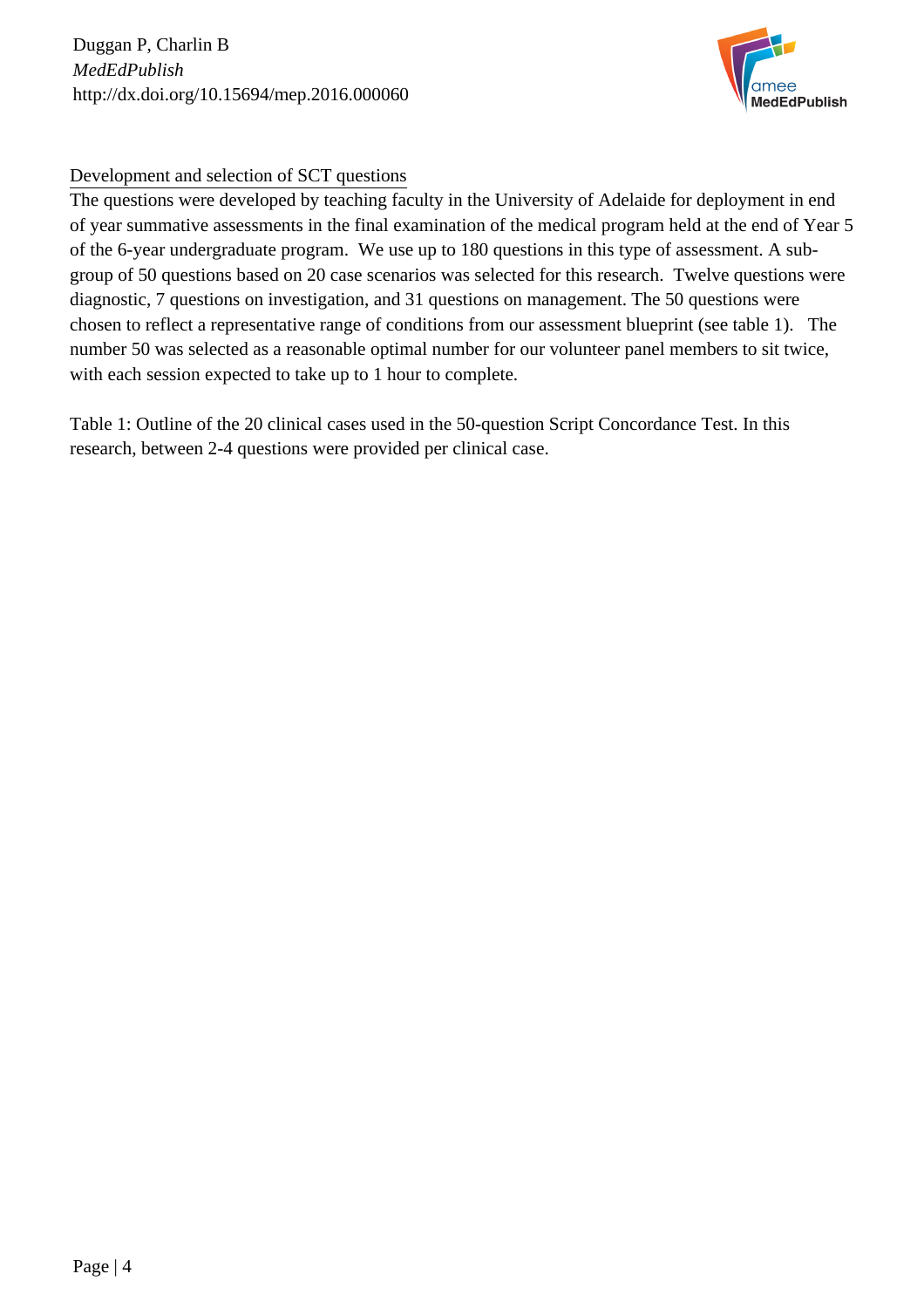

| Case           | <b>TYPE</b>   | <b>SUBJECT</b>                               | Setting                 | Onset   |
|----------------|---------------|----------------------------------------------|-------------------------|---------|
| $\mathbf{1}$   | Diagnosis     | Breast lump 46<br>year old woman             | Community               | Acute   |
| $\overline{2}$ | Diagnosis     | Chest pain, fever<br>65 year old man         | Emergency<br>Department | Acute   |
| 3              | Diagnosis     | Cough, wheeze 3<br>year old girl             | Emergency<br>Department | Acute   |
| $\overline{4}$ | Diagnosis     | Enuresis 8 year<br>old boy                   | Community               | Chronic |
| 5              | Diagnosis     | Upper abdominal<br>pain 47 year old<br>woman | Community               | Acute   |
| 6              | Investigation | Diabetic foot                                | Community               | Acute   |
| 7              | Investigation | Painless jaundice<br>64 year old man         | Community               | Acute   |
| 8              | Management    | Painful preterm<br>antepartum<br>haemorrhage | Rural hospital          | Acute   |
| 9              | Management    | Contraception 32<br>year old woman           | Community               | Chronic |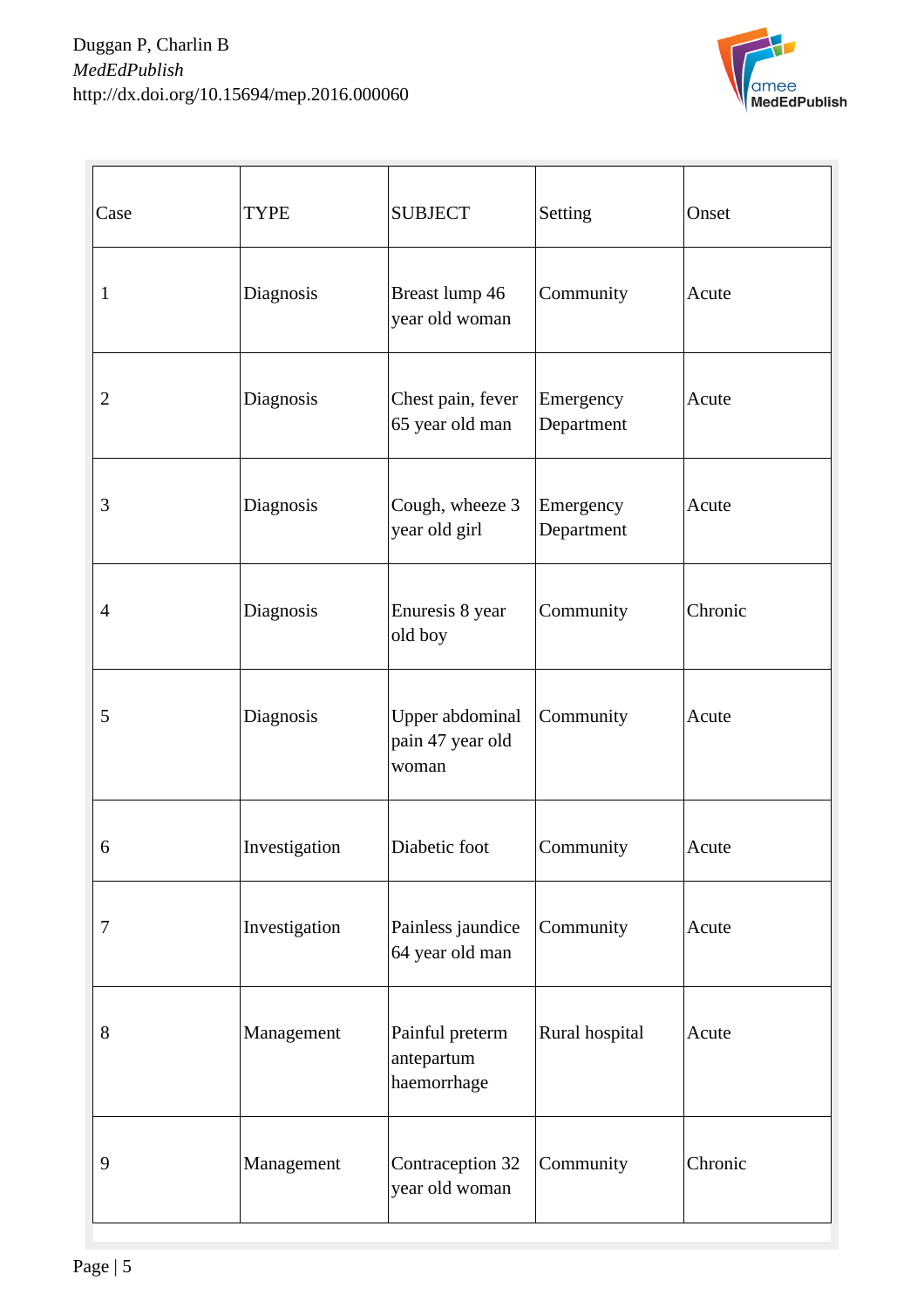

| 10 | Management | Bleeding in early<br>pregnancy                                                 | Emergency<br>Department                    | Acute   |
|----|------------|--------------------------------------------------------------------------------|--------------------------------------------|---------|
| 11 | Management | rupture of the<br>membranes                                                    | Preterm premature Maternity hospital Acute |         |
| 12 | Management | Acute shortness of Community<br>breath, chronic<br>asthma 55 year old<br>woman |                                            | Acute   |
| 13 | Management | Intermittent<br>vomiting 25 year<br>old woman                                  | Community                                  | Acute   |
| 14 | Management | Chest pain ST<br>elevation 65 year<br>old woman                                | Emergency<br>Department                    | Acute   |
| 15 | Management | Depression,<br>weight loss in<br>pregnancy                                     | Community                                  | Acute   |
| 16 | Management | Hypertension,<br>obesity 32 year<br>old man                                    | Community                                  | Chronic |
| 17 | Management | Threatened suicide Emergency<br>25 y old man                                   | Department                                 | Acute   |
| 18 | Management | Depression 52<br>year old man                                                  | Community                                  | Chronic |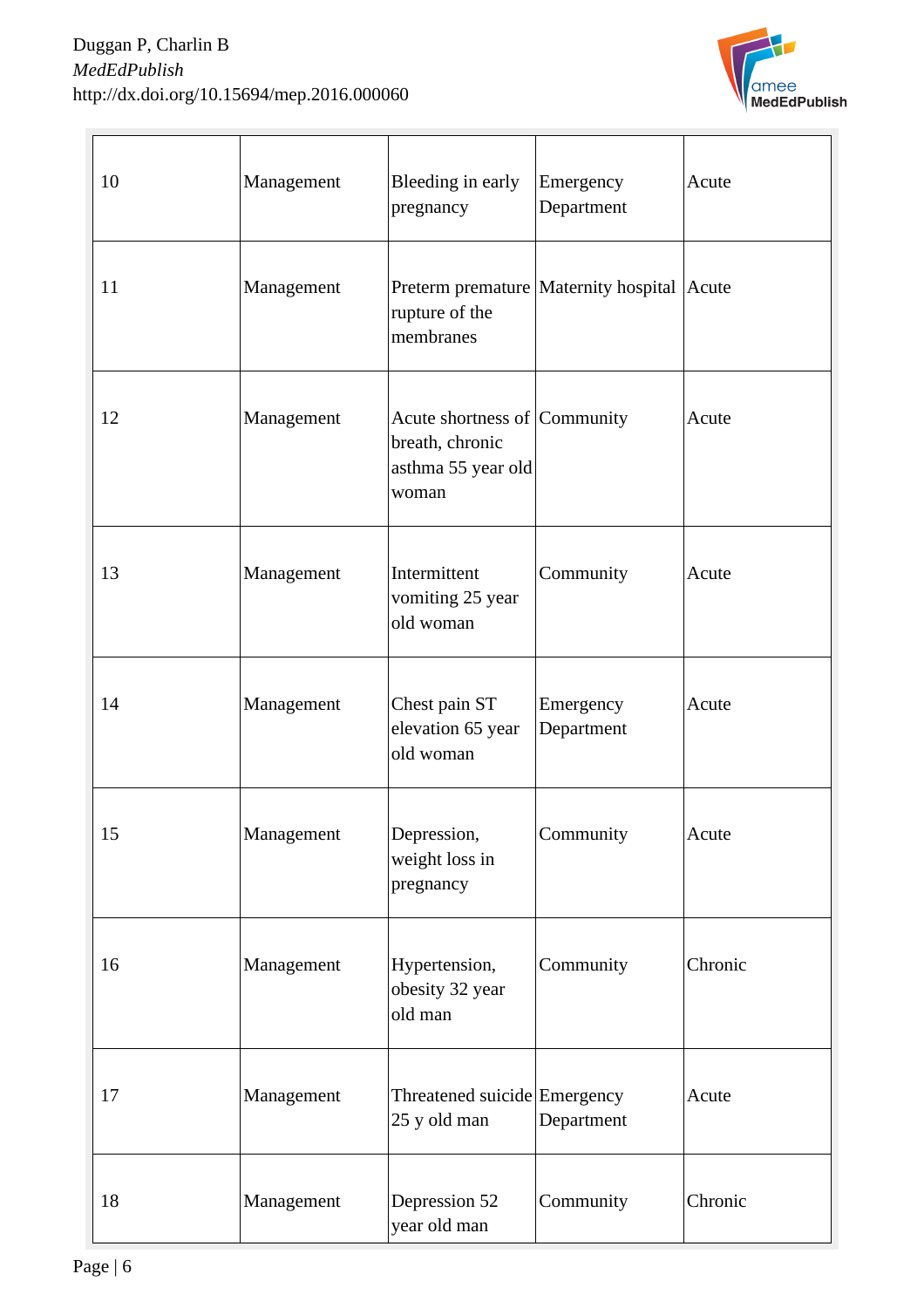

| 19 | Management    | Urethral discharge Community<br>following recent<br>overseas travel 26<br>year old man |                         | Acute |
|----|---------------|----------------------------------------------------------------------------------------|-------------------------|-------|
| 20 | Investigation | Abdominal pain<br>after recent<br>surgery 40 year<br>old woman                         | Emergency<br>Department | Acute |

Composition of the multidisciplinary expert reference panel

We recruited a multidisciplinary expert reference panel comprising 50 teaching staff from the University of Adelaide and two other collaborating Australian universities, with whom we share questions and undertake benchmarking, and 13 recent medical graduates of the University of Adelaide with affiliate status in the university. On two separate occasions 6 months apart all panel members sat on line the same 50-item test by accessing a secure, anonymous on line facility provided by the University of Montreal. All panelists were volunteers with prior experience either as SCT expert reference panel members, or, for our recent graduates, as prior SCT candidates. All were actively engaged in clinical practice and teaching, with the recent graduates in their  $2<sup>nd</sup>$  year after graduation from medical school. The choice of a 6 month interval between tests was arbitrary, and based on assumptions including that the panelists, who had no access to the questions between tests, would likely have forgotten the questions in that time, and that the time interval was too short for there to have been large shifts in either medical practice or reasoning abilities of the panelists. The make up of the panel is shown in table 2. Ethical approval was not required for this work.

Table 2: Composition of the multidisciplinary expert reference panel.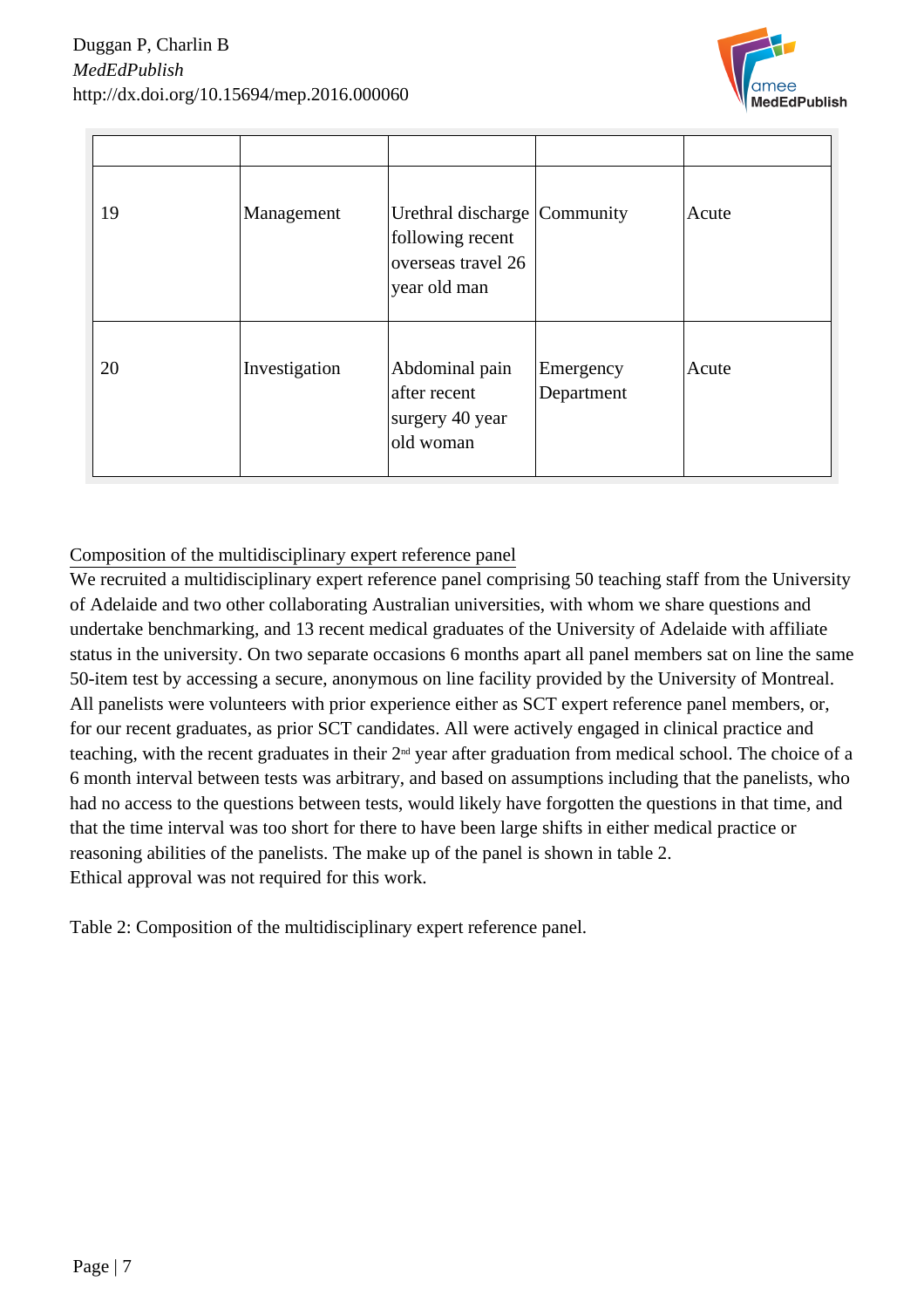

| Discipline                       | Number of panellists |
|----------------------------------|----------------------|
| <b>Recent Medical Graduates</b>  | 13                   |
| <b>General Practitioners</b>     | 17                   |
| Physicians                       | 16                   |
| Obstetricians and Gynaecologists | 11                   |
| Psychiatrists                    | 5                    |
| Surgeons                         | 1                    |

### Calculation of pass/fail cut score and effect of panel variation

The cut score for our medical student candidates  $(n=132)$  was calculated using the simple formula (expert reference panel mean – 4SD), which we have previously validated in an equivalent undergraduate cohort. (Duggan and Charlin 2012) Our medical program has a non-graded pass and the potential effect on pass/fail numbers was calculated between panels for the test-retest data of the expert reference panel. In the real examination only the ERP data from Test 1 (the panels' first round attempt) counted.

Method for estimation of agreement of panel performance over time

The difference in means was estimated using the paired t-test function and rater test-retest agreement was estimated using the correlation function and the kappa statistic (Descriptive Statistics Crosstabs function), using the software IBM SPSS Version 20 for Mac. A suggested interpretation of the kappa statistic is shown in table 3.

Table 3: The interpretation of agreement measured by kappa – Altman 1991 cited by Kwiecien et al (2011).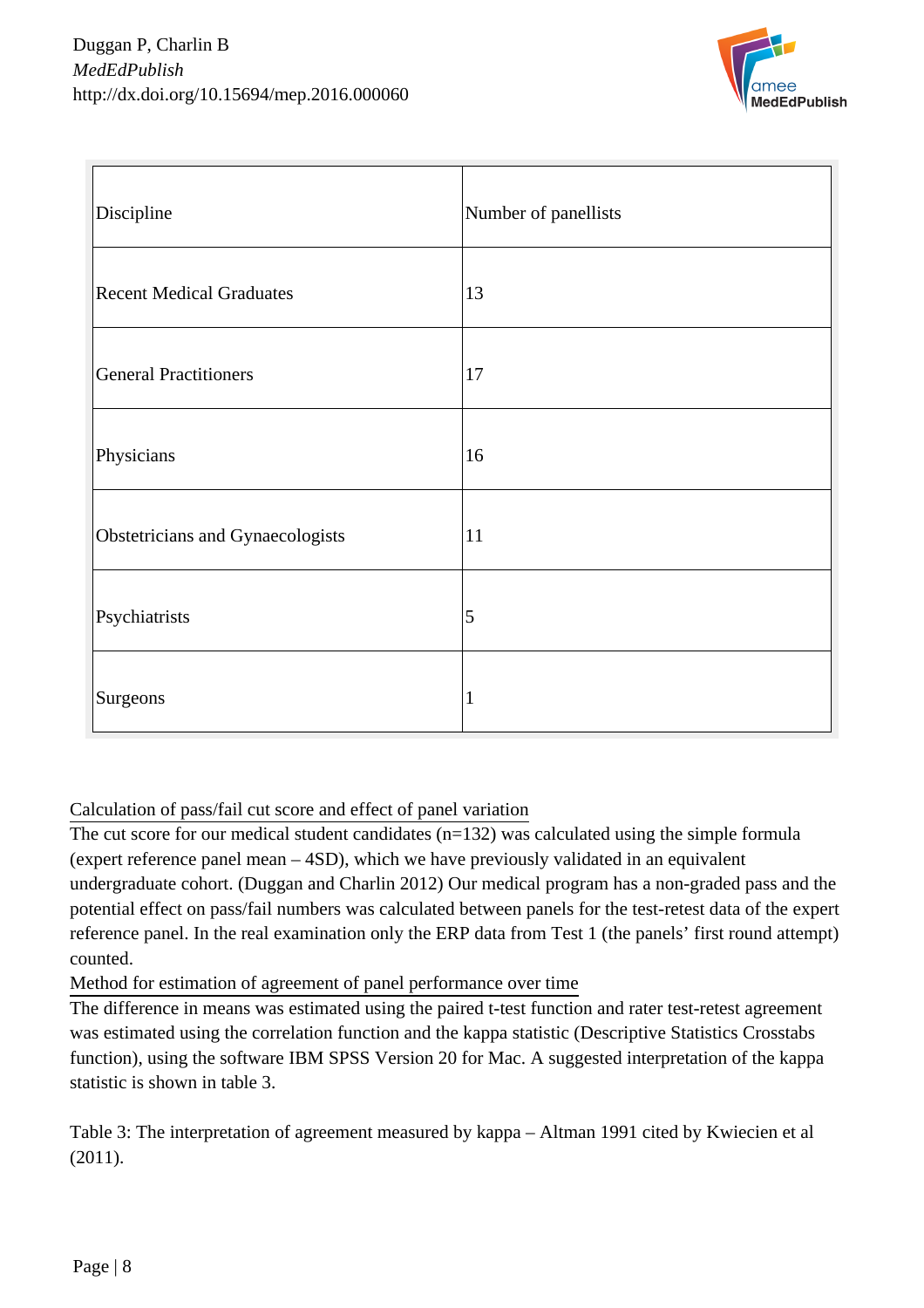

| Value of kappa | Strength of agreement |
|----------------|-----------------------|
| < 0.2          | Poor                  |
| $.21 - .40$    | Fair                  |
| $.41 - .60$    | Moderate              |
| $.61 - .80$    | Good                  |
| $.81 - 1.0$    | Very good             |

## **Results**

The overall panel mean (SD) scores were 77.2 (6.7) % and 77.3 (6.5) % for Test 1 and Test 2, respectively ( $p < 0.001$ ). The correlation between Test 1 and Test 2 was significant (Pearson correlation coefficient 0.67,  $p<0.001$ ). The pass mark calculations from the data are shown in table 4. For the first attempt made by the reference panel members (Test 1), the pass mark set by the experienced, specialist members of the panel was 49.6% and this increased to 50.4% by addition of recent medical graduates to the panel. This difference would have had no effect on fail rates estimated from the data from the cohort of 132 medical student candidates. When the same panel members repeated the reference panel work 6 months later (Test 2), the pass mark set by the senior members of the panel was 50.7%. Addition of recent medical graduates resulted in a change in pass mark to 51.2%. In addition to the recent medical graduates, there were 3 discipline groups with sufficient numbers of panelists to undertake sub-group analysis. This table shows that the performance of the recent medical graduate group was within the range of our experienced panel members, and also the most stable.

Table 4. Paired t-test data, Pearson correlation coefficients, and pass/fail cut points applying the panel (mean  $-$  4SD) formula for the 50-item SCT. RMG = Recent Medical Graduates; GP = General Practitioner; Int. Med = Internal Medicine Specialists; O&G = Obstetricians and Gynaecologists. "Experts" means all panel contributors except RMG's.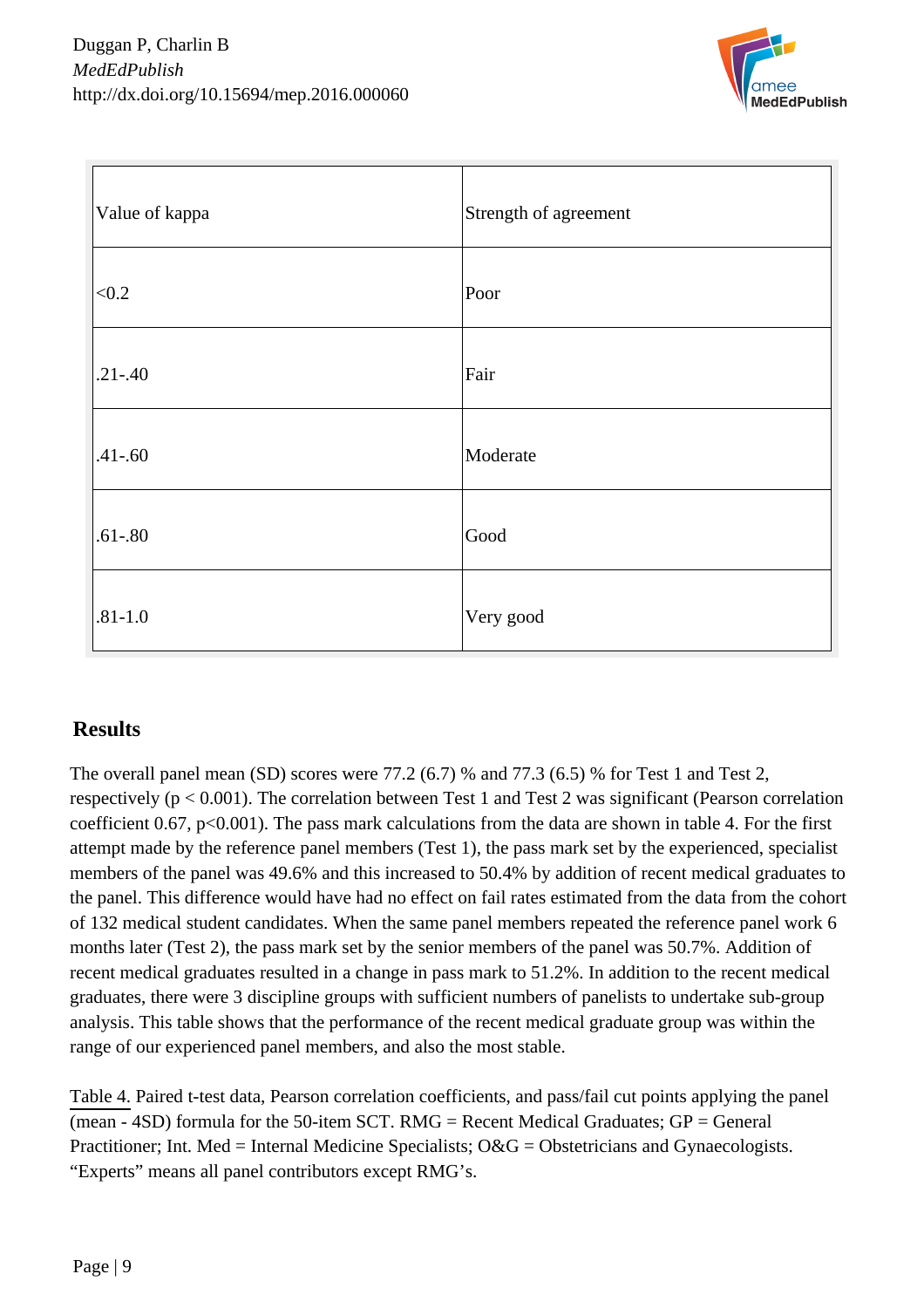

|          |                                  | Mean<br>$\%$ | ${\bf N}$ | Std.<br>Deviation<br>$\%$ | $P$ value | Correlatio P value<br>$\ln$ |         | Pass/Fail<br>Cut % |
|----------|----------------------------------|--------------|-----------|---------------------------|-----------|-----------------------------|---------|--------------------|
| Pair 1   | Test1                            | 77.2         | 63        | 6.69                      |           |                             |         | 50.4               |
|          | All                              |              |           |                           |           |                             |         |                    |
|          | Test2                            | 77.3         | 63        | 6.53                      | .944      | .670                        | $<.001$ | 51.2               |
|          | All                              |              |           |                           |           |                             |         |                    |
| Pair 2   | Test1                            | 76.6         | 50        | 6.76                      |           |                             |         | 49.6               |
|          | Experts                          |              |           |                           |           |                             |         |                    |
|          | Test2                            | 76.5         | 50        | 6.45                      | .920      | .640                        | $<.001$ | 50.7               |
|          | Experts                          |              |           |                           |           |                             |         |                    |
| Pair $3$ | Test1                            | 79.5         | 13        | 6.10                      |           |                             |         | 55.1               |
|          | $\mathbf{R}\mathbf{M}\mathbf{G}$ |              |           |                           |           |                             |         |                    |
|          | Test <sub>2</sub>                | 80.1         | 13        | 6.26                      | .671      | .740                        | .004    | 55.0               |
|          | RMG                              |              |           |                           |           |                             |         |                    |

Page | 10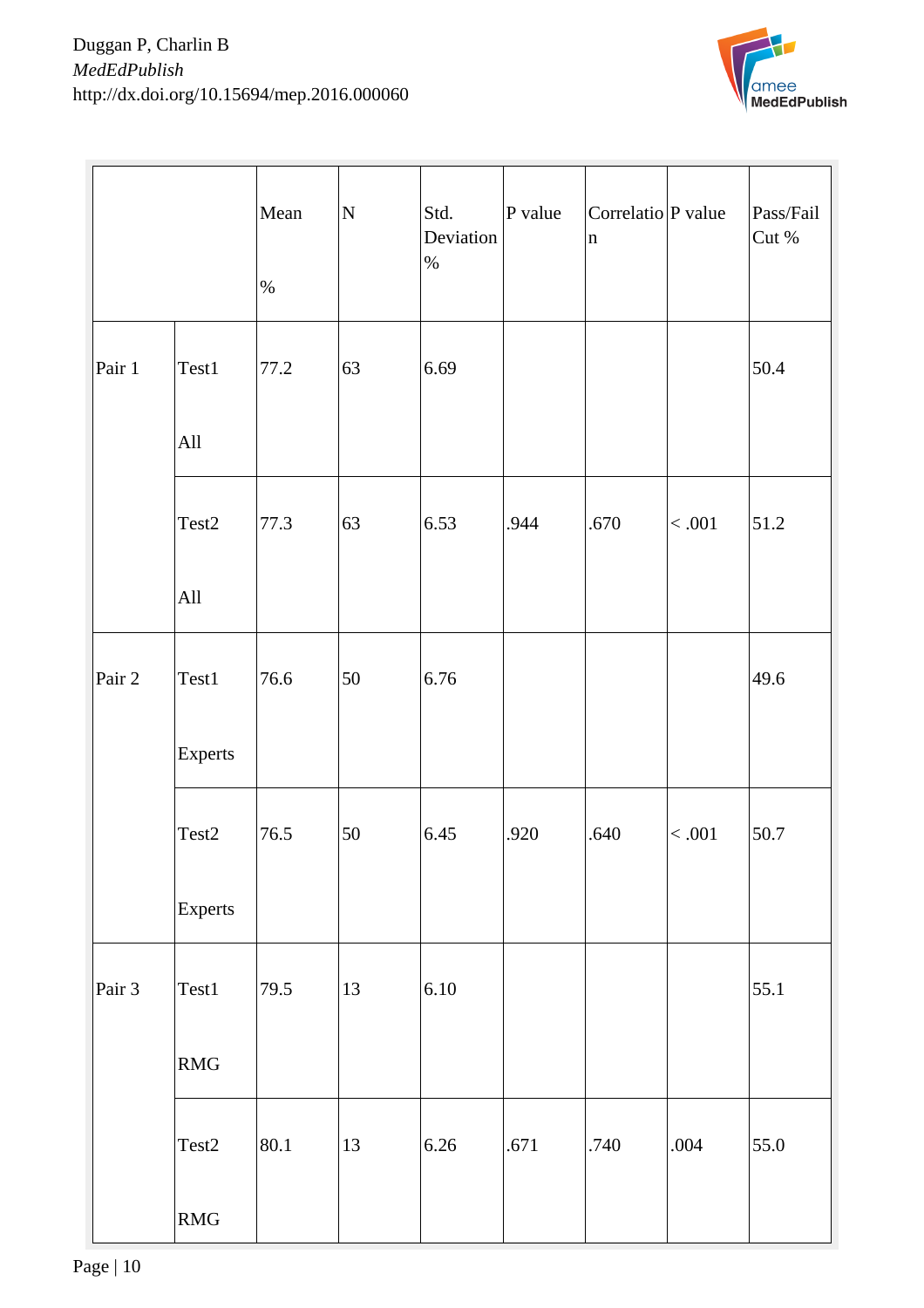

| Pair 4   | Test1                                       | 77.8 | 17         | 7.11 |      |      |      | 49.3 |
|----------|---------------------------------------------|------|------------|------|------|------|------|------|
|          | ${\rm GP}$                                  |      |            |      |      |      |      |      |
|          | Test2                                       | 78.2 | 17         | 5.11 | .794 | .643 | .005 | 57.7 |
|          | ${\rm GP}$                                  |      |            |      |      |      |      |      |
| Pair $5$ | Test1                                       | 79.1 | 16         | 5.08 |      |      |      | 58.7 |
|          | Int. Med                                    |      |            |      |      |      |      |      |
|          | Test2                                       | 78.6 | 16         | 6.04 | .713 | .550 | .027 | 54.4 |
|          | Int. Med                                    |      |            |      |      |      |      |      |
|          | Pair 6 $\left  \text{Test1} \right $   75.2 |      | $\vert$ 11 | 6.72 |      |      |      | 48.3 |
|          | O&G                                         |      |            |      |      |      |      |      |
|          | Test <sub>2</sub>                           | 74.1 | 11         | 7.54 | .612 | .534 | .09  | 43.9 |
|          | $\mathrm{O}\&\mathrm{G}$                    |      |            |      |      |      |      |      |

Figure 2 shows the cross tabulation for the entire 63-member panel between the first (Test 1) and second (Test 2) rounds, for the selection of the range of Likert responses (A-E) in the 50-item test. The kappa value is 0.46, indicating moderate agreement between Test 1 and Test 2. Sub-group analysis showed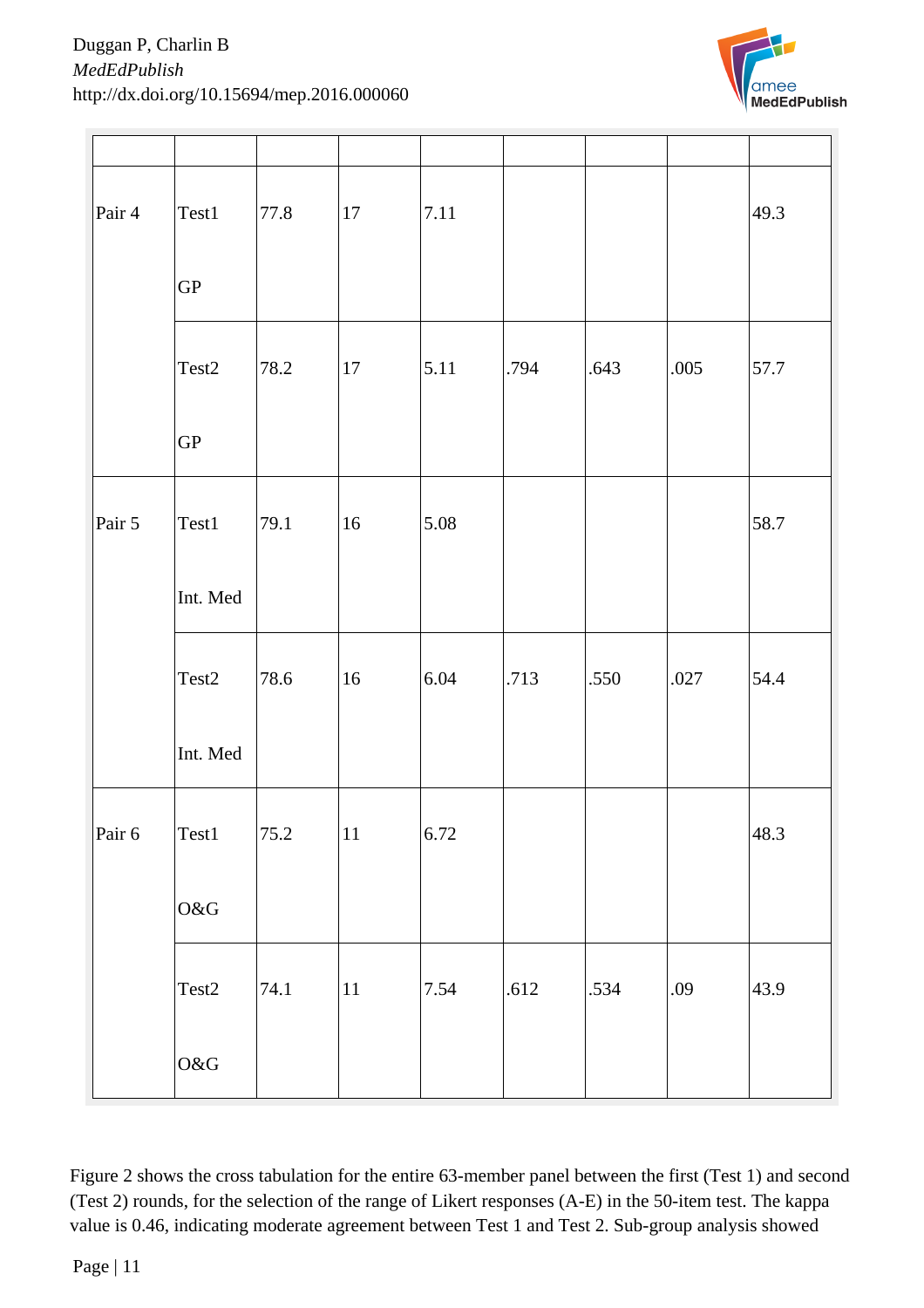

test-retest agreement of the recent graduate panel also to be moderate and with a kappa value of 0.54. Kappa for the 63 panel members ranged from 0.25 - 0.75. Only 7 of 63 individuals were categorised as "good" in this scale (i.e. having "good" agreement with self), with the majority in the "moderate" range.

Figure 2: Crosstab data for the 5 Likert options (A-E) selected in identical 50-item tests sat 6 months apart by the same members of our 63-member expert reference panel.

|        |                | Test 2       | Total |                   |           |     |      |
|--------|----------------|--------------|-------|-------------------|-----------|-----|------|
|        |                | $\mathbf{A}$ | B     | $\overline{C}$    | ${\bf D}$ | E   |      |
| Test 1 | A              | 703          | 150   | 56                | $25\,$    | 27  | 961  |
|        | B              | 152          | 281   | 134               | 32        | 28  | 627  |
|        | $\overline{C}$ | 51           | 152   | $\vert 527 \vert$ | 89        | 35  | 854  |
|        | $\mathbf D$    | 18           | 43    | 88                | 200       | 61  | 410  |
|        | E              | 23           | 21    | $ 35\rangle$      | 75        | 140 | 294  |
| Total  |                | 947          | 647   | 840               | 421       | 291 | 3146 |

## **Discussion**

We primarily sought to establish the effect of introducing recent medical graduates as members of our ERP's on the pass/fail decisions in our end of year clinical reasoning assessment in the 5<sup>th</sup> year of our medical program. Literature from the postgraduate domain has consistently reported a linear progression in performance in SCT's with increasing clinical experience. (Lubarsky at al 2011) Our concern in the approach to using recent (inexperienced) graduates as members of our SCT expert reference panel was the potential for significantly altering the pass fail cut score using experienced graduates as panelists.

Page | 12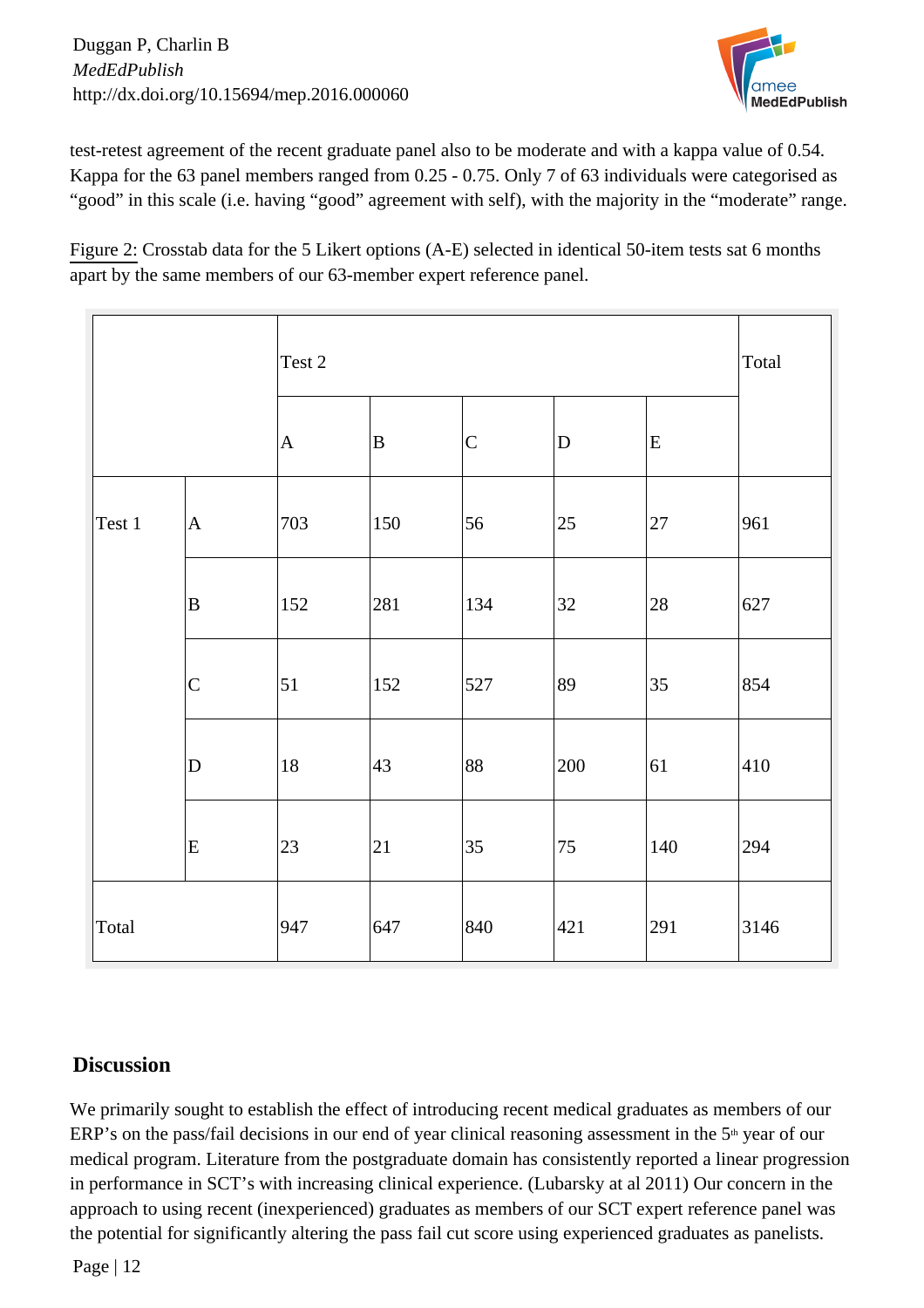Duggan P, Charlin B *MedEdPublish* http://dx.doi.org/10.15694/mep.2016.000060



Our data show this concern appears to be unfounded. However, it is important to appreciate that our questions were developed specifically for use in assessment of medical students, which is a different application to those previously reported by Lubarsky at al (2011). There are a number of good reasons to include recent medical graduates in this work. An important motivation for us was to reduce the burden on a relatively small group of dedicated teaching members of faculty, and in recognition that this burden disproportionately fell on our general practitioner faculty members. We felt that our recent graduates might be very well placed to participate as "multidisciplinary experts" in this context, and that there was face validity in relating the standard of performance of senior medical students directly to the standard determined from data obtained from recent medical graduates.

In our large group (63 experts), there was only moderate test-retest agreement, but due to averaging out of errors in agreement this would not not have affected the fail rate of the  $5<sup>th</sup>$  year cohort. This emphasises that for high stakes assessments, relatively large numbers of panel members are required, as is consistent with the work of Gagnon and colleagues (2005).

An incidental finding in this research was that at the level of individual items, test-retest agreement with self was seldom good, typically fair to moderate. This is consistent with literature on the phenomenon of context specificity, in which a practitioner can see patients with the same symptoms, findings and diagnosis, yet come up with two different diagnostic conclusions. (Eva 2005) It seems likely that the uncertainty requirement in the SCT format lends itself to revealing this phenomenon.

## **Take Home Messages**

- In the context of assessment of clinical reasoning in medical programs, recent medical graduates are suitable members of Script Concordance Test expert reference panels.
- Script Concordance Tests developed for summative purposes can place significant demands on the members of expert reference panels and the contribution of recent medical graduates should help to minimise risk of burnout of more experienced faculty.

## **Notes On Contributors**

Paul Duggan is Head of the Discipline of Obstetrics and Gynaecology and Chair of the MBBS Assessment Committee of the University of Adelaide, and a Gynaecologist based at the Central Adelaide Local Health Network, Adelaide, Australia.

Bernard Charlin is Professor and Head of Research and Development in the Centre for Pedagogy Applied to the Health Sciences (CPASS), University of Montreal, Montreal, Canada.

### **Acknowledgements**

We would like to thank Noor Abdul Azidah Aziz for assistance with data collection and analysis.

## **Bibliography/References**

Page | 13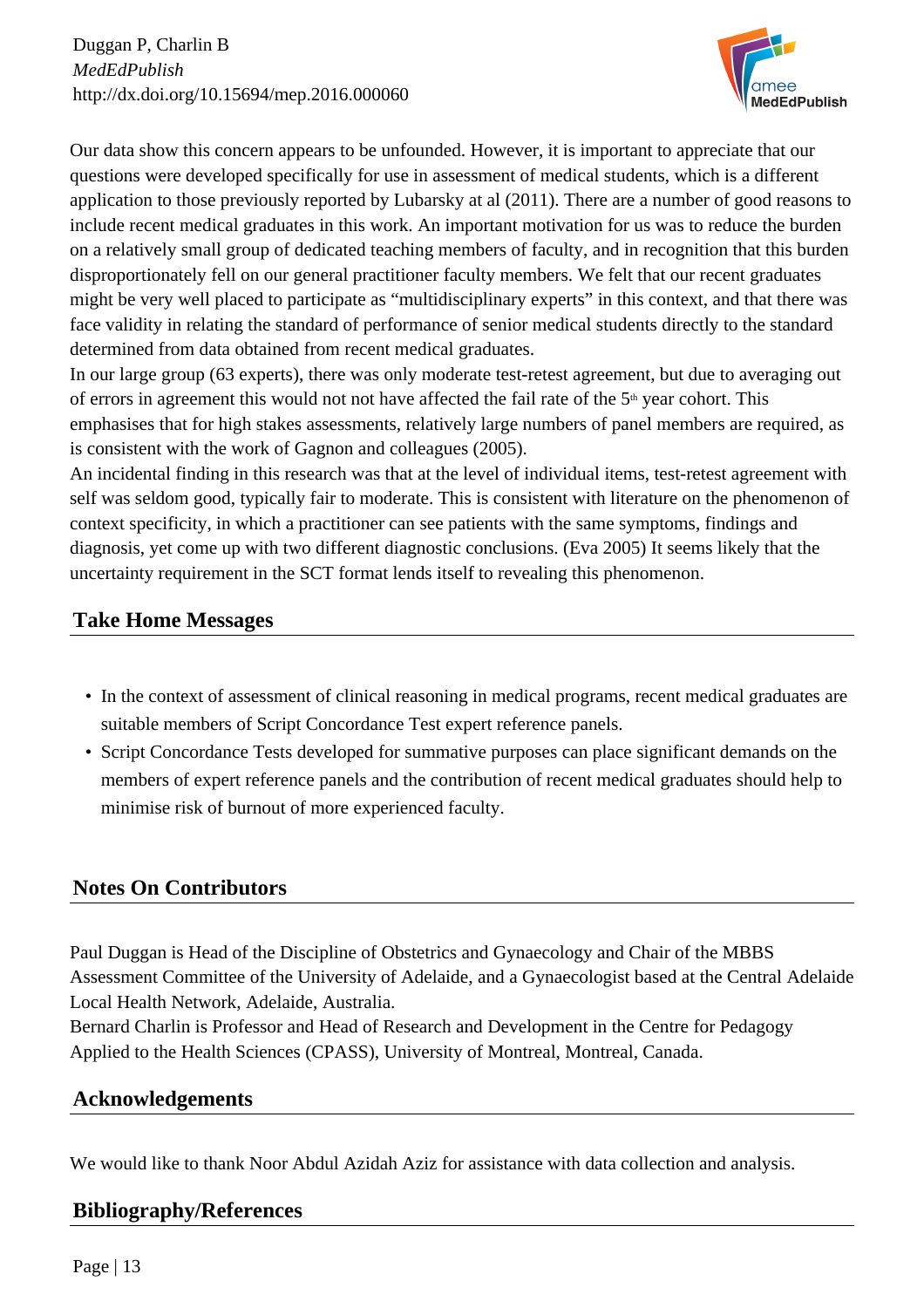

Ahmadi S-F, Khoshkish S, Soltani-Arabsahi K, Hafezi-Moghadam P, Zahmatkesh G, Heidari P, Baba-Beigloo D, Baradaran HR, Lot pour S. Challenging script concordance test reference standard by evidence: do judgments by emergency medicine consultants agree with likelihood ratios? International Journal of Emergency Medicine, 7:34

<http://dx.doi.org/10.1186/s12245-014-0034-3>

Beresford, EB. Uncertainty and the shaping of medical decisions. The Hastings Center Report, Vol. 21, No. 4 (Jul. - Aug., 1991); 6-11

<http://dx.doi.org/10.2307/3562993>

Boursicot K, Roberts T and Pell G. Standard Setting for Clinical Competence at Graduation from Medical School: A Comparison of Passing Scores Across Five Medical Schools. Advances in Health Sciences Education 2006 11:173–183

<http://dx.doi.org/10.1007/s10459-005-5291-8>

Brailovsky C, Charlin B, Cote S, and Van der Vleuten C. Measurement of clinical reflective capacity early in training as a predictor of clinical reasoning performance at the end of residency: an experimental study on the script concordance test. Medical Education 2001; 35:430±436

Brazeau-Lamontagne L, Charlin B, Gagnon R, Samson L and Van Der Vleuten C. Measurement of perception and interpretation skills during radiology training: utility of the script concordance approach. Medical Teacher, Vol. 26, No. 4, 2004, pp. 326–332

<http://dx.doi.org/10.1080/01421590410001679000>

Charlin B, Tardif J and Boshuizen H. Scripts and Medical Diagnostic Knowledge: Theory and Applications for Clinical Reasoning Instruction and Research. Acad. Med. 2000; 75:182–190 <http://dx.doi.org/10.1097/00001888-200002000-00020>

Charlin B, Roy L, Brailovsky C, Goulet F, van der Vleuten C. The Script Concordance test: a tool to assess the reflective clinician. Teach Learn Med. 2000 Fall; 12(4):189-9

[http://dx.doi.org/10.1207/S15328015TLM1204\\_5](http://dx.doi.org/10.1207/S15328015TLM1204_5) 

Collard A, Gelaes S, Vanbelle S, Bredart S, Defraigne J, Boniver J and Bourguignon J. Reasoning versus knowledge retention and ascertainment throughout a problem-based learning curriculum. Medical Education 2009: 43: 854–865. http://dx.doi.org/10.1111/j.1365-2923.2009.03410.x

<http://dx.doi.org/10.1111/j.1365-2923.2009.03410.x>

Duggan P. Development of a Script Concordance Test using an electronic voting system. Ergo 1, 1 December 2007; 35-41

Duggan, Paul and Charlin, Bernard. Summative assessment of 5th year medical students' clinical reasoning by script concordance test: requirements and challenges. BMC Med Ed 2012 12:29

Duggan Paul, Monnier Patricia, Roex Alphonse, Bedard Maree Josee, Charlin Bernard. Bi-cultural binational benchmarking and assessment of clinical reasoning in Obstetrics and Gynaecology. MedEdPublish 2016

<http://dx.doi.org/10.15694/mep.2016.000025>

Eva Kevin W. What every teacher needs to know about clinical reasoning. Medical Education 2005. 39; 98-106

<http://dx.doi.org/10.1111/j.1365-2929.2004.01972.x>

Durning, Steven J. Artino, Anthony R. Jr., Schuwirth, Lambert and van der Vleuten, Cees. Clarifying Assumptions to Enhance Our Understanding and Assessment of Clinical Reasoning. Academic Medicine 2013, 88 (4):1-7